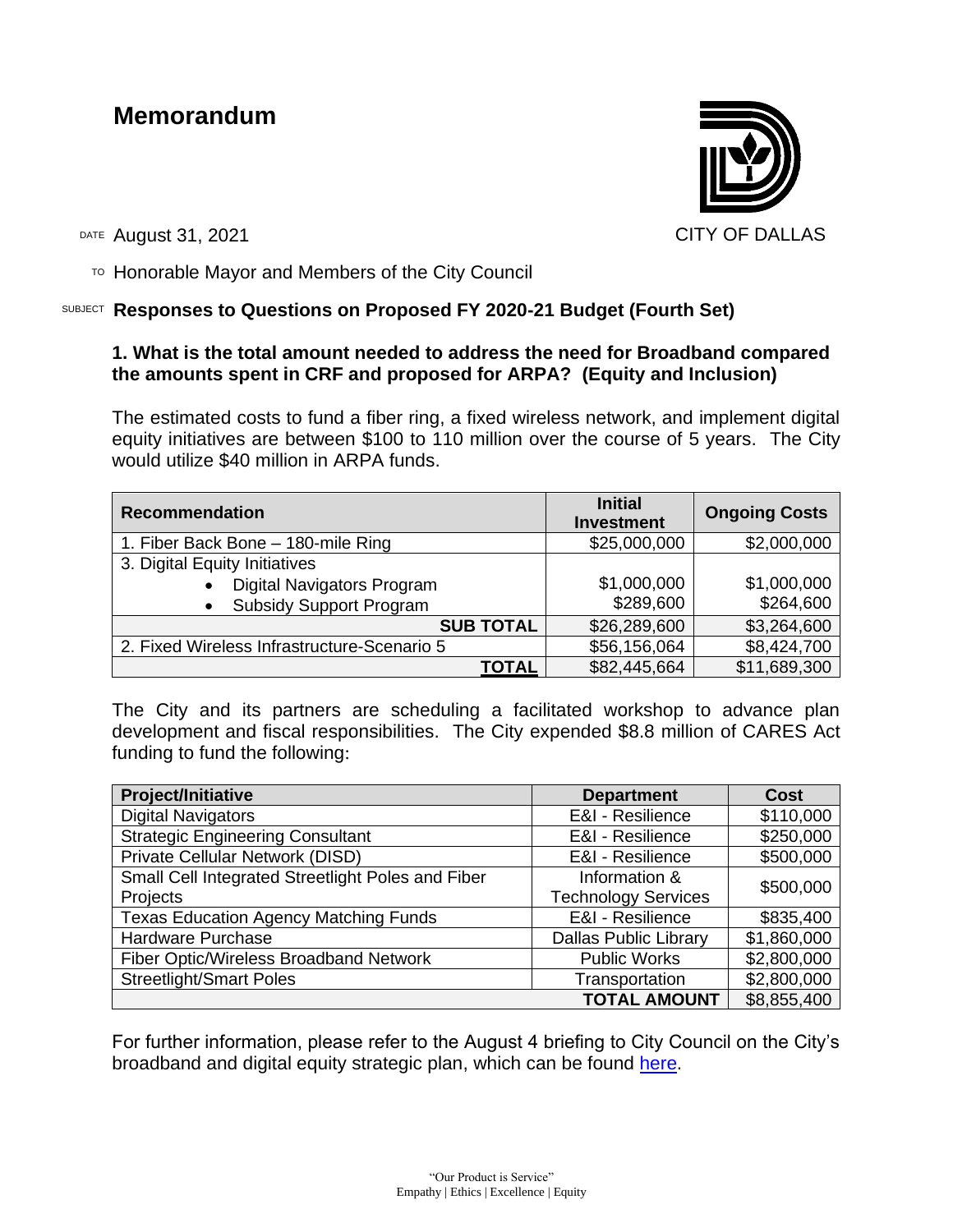#### **2. How many Dallas Animal Services (DAS) employees need a rabies vaccine? It's budgeted at \$47,000. Could health insurance cover this for specialized employment, such as work with animals?**

\$47,000 will vaccinate approximately 40 staff members over the course of a year. Health insurance could cover this, though the guidance DAS has received is that not all employees opt-in to the City of Dallas' health benefit, and it may become an issue of equity. The suggestion of a stipend has been raised. DAS is open to finding the most efficient, equitable, and economical way to provide this support to staff.

#### **3. Is vaccinating against rabies a standard practice in municipal Animal Services departments?**

[CDC guidelines](https://www.cdc.gov/vaccines/hcp/vis/vis-statements/rabies.html) state that "people at high risk of exposure to rabies should be offered pre-exposure rabies vaccination, including: Veterinarians, animal handlers, and veterinary students." DAS surveyed surrounding Metroplex animal services departments to understand and be comparative to standard practice in our field and area.

| <b>City</b>        | Do you pay<br>for rabies<br>vaccines<br>for your<br>staff? | <b>Which staff</b><br>are vaccines<br>offered to?                    | <b>Vaccine</b><br><b>Administration</b>                                    | <b>Is vaccination</b><br>mandatory? |
|--------------------|------------------------------------------------------------|----------------------------------------------------------------------|----------------------------------------------------------------------------|-------------------------------------|
| Weatherford        | Yes                                                        | All staff                                                            | Purchase through<br>Walgreens and<br>administer through store<br>pharmacy. | Yes                                 |
| Lewisville         | Yes                                                        | All full time<br>staff                                               | <b>Contract with Concentra</b>                                             | <b>No</b>                           |
| Denton             | Yes                                                        | All staff                                                            | Employee health clinic                                                     | Yes                                 |
| Cleburne           | Yes                                                        | All staff                                                            | Risk Mgmt orders<br>vaccines, administered<br>by FD or EMTs.               | No.                                 |
| Collin<br>(County) | Yes                                                        | All full time<br>staff                                               | Employee health clinic                                                     | Yes, for full time                  |
| Arlington          | Yes                                                        | All staff                                                            | <b>Contract with Concentra</b>                                             | No                                  |
| Plano              | Yes                                                        | All staff                                                            | <b>Contract with Concentra</b>                                             | Yes                                 |
| Richardson         | Yes                                                        | Any staff who<br>may come in<br>contact with<br>high risk<br>animals | <b>Garland Health</b><br>Department                                        | Yes                                 |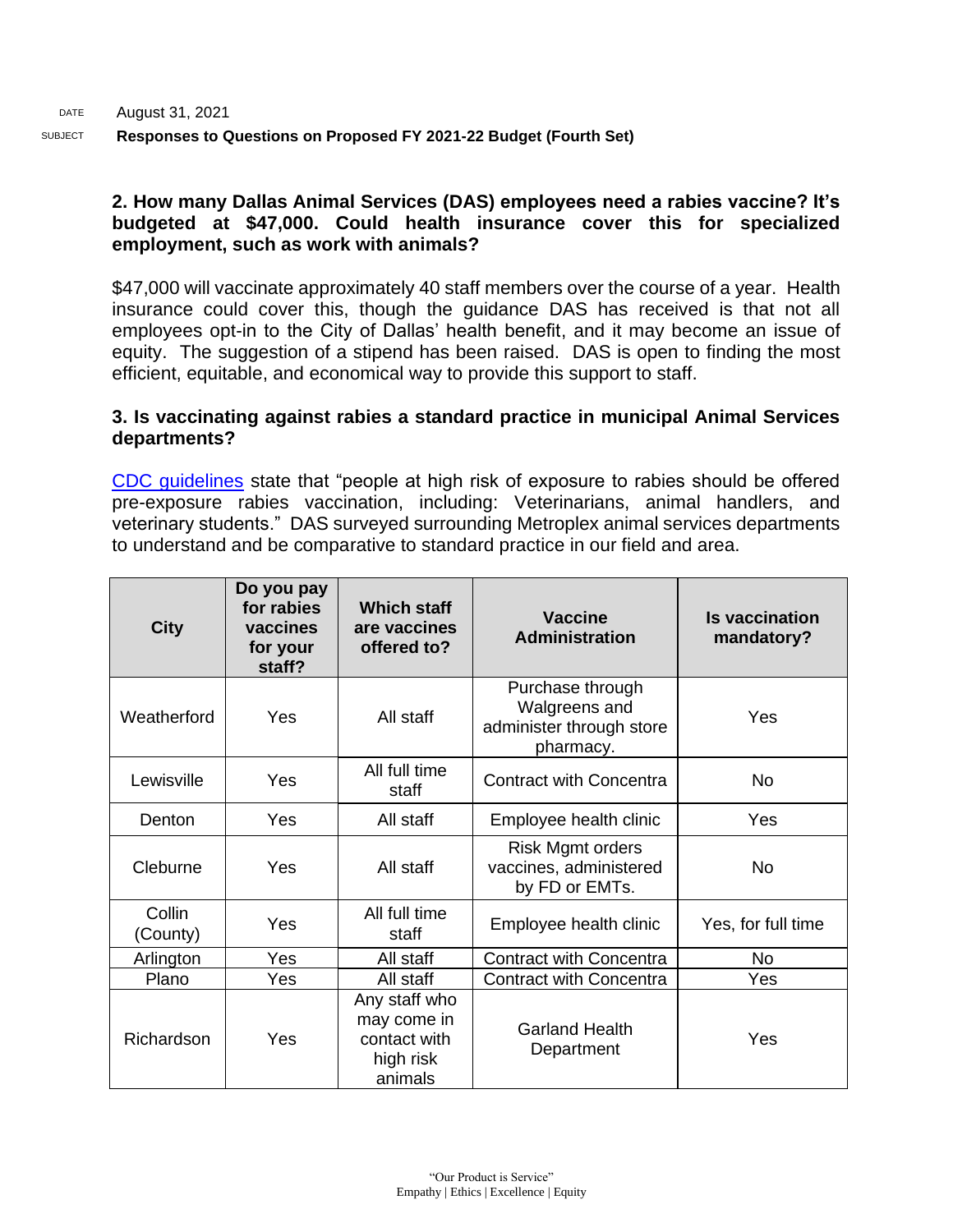#### **4. Please provide justifications for the WRR credit card charges and outside temps staffing line items.**

Credit card charges are Bank of America credit card transaction fees incurred by accepting credit cards for fees charged. When private WRR advertisers such as the Symphony or DalWorth Duct Cleaning pay by credit card, we are charged a percentage of the total by the credit card companies as a processing fee. This is lower than budget in FY 20 since WRR's revenue is lower than budget, approximately \$1.3 million vs. \$1.8 million budget. We do not charge these fees to other departments as departments do not pay by credit card, but rather by internal billing systems.

In regards to outside temp staffing, we are trying to decrease salaries and replace with temp/contract workers based on a forecasted retirement but have to budget both for overlap and then project overall savings once that transition is complete. It would result in net savings in FY22 and in future years for WRR, and is part of ongoing cost containment tactics.

#### **5. Provide more information about the Small Business Center including the budget and positions for each of the three divisions as well as comparisons to how the new Center was modeled against other cities. Specifically, how much staffing and funding will the BUILD, BRAIN, and the Small Building Center each have? What is included within the budget to address the Entrepreneurship task force recommendations?**

The Small Business Center (SBC) will provide dedicated resources designed to assist small emerging firms to increase opportunities by navigating through Dallas' business and economic ecosystems. By working with existing and new partnerships within the ecosystem, the SBC will facilitate strategic business guidance, serve as a resource arm, and bring together the City's business diversity, workforce development, and entrepreneurship support related activities to champion the growth and development needs of small businesses in Dallas. The SBC will convene and leverage existing external efforts underway to address challenges impacting workforce readiness, capacity building of minority, women, and veteran-owned businesses, business startups and retention strategies, and residents' re-entry services.

The City Manager's Proposed FY21/22 General Fund Budget includes a total of 16 positions (transferred from the Office of Economic Development) for the SBC. As part of the proposed structure for the SBC, the existing assistant director position will be reclassified to a director level position to oversee the center. Dedicated project managers will lead the following three divisions:

- Business Diversity (total of 5 positions)
- Workforce (total of 5 positions)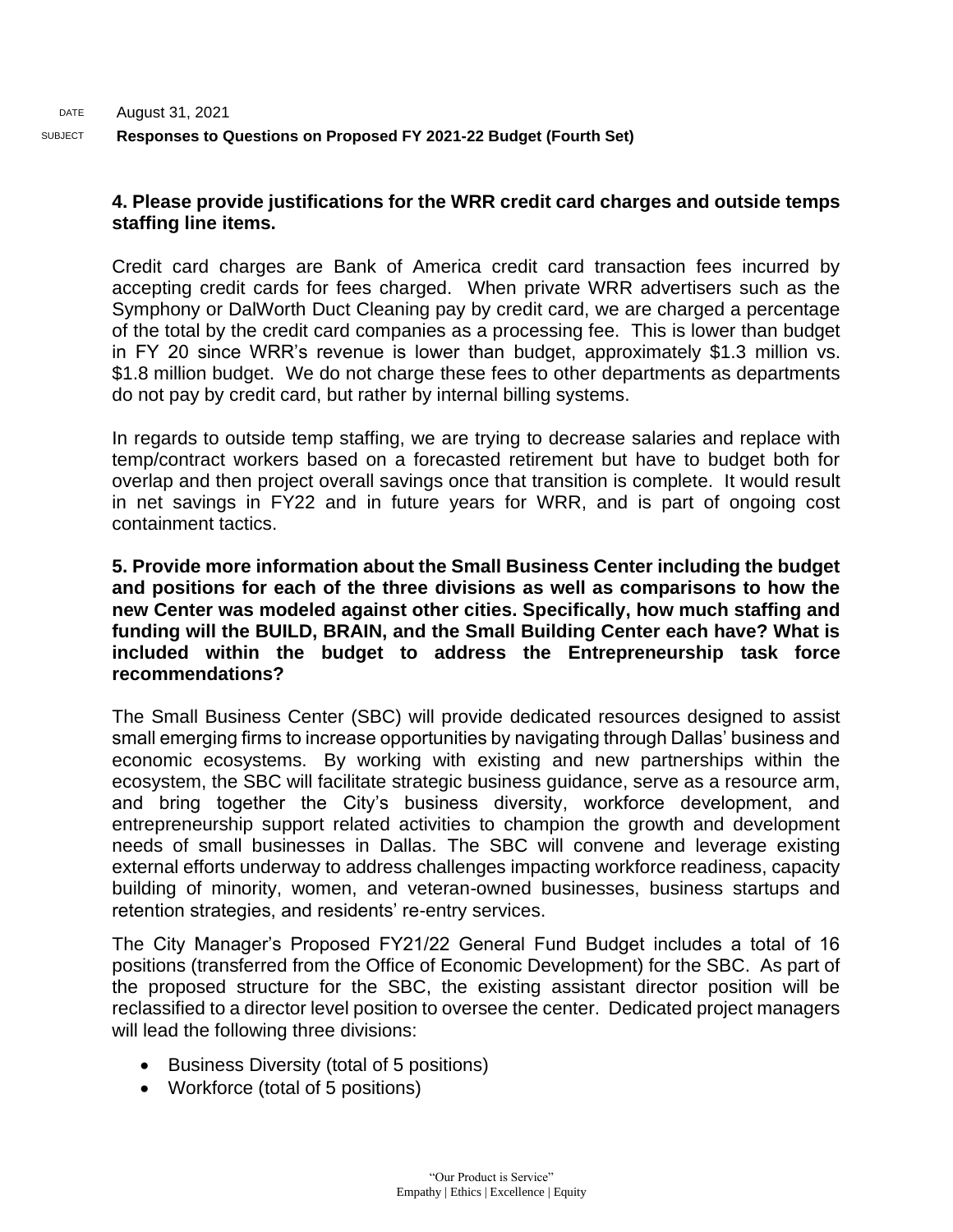#### DATE August 31, 2021

#### SUBJECT **Responses to Questions on Proposed FY 2021-22 Budget (Fourth Set)**

• Entrepreneurship (total of 5 positions formerly allocated to the B.U.I.L.D. program)

The newly formed Entrepreneurship Division will focus specifically on developing, building, and growing entrepreneurs in alignment with the Mayor's Task Force on Innovation and Entrepreneurship. This team will focus on the following services:

- Staff liaisons (two positions) to support local entrepreneurial talent with a focus on business incubation, creativity, and innovation
- Venture capitalist liaison (1 position) to work with private partners in the Dallas Startup Ecosystem to establish public private partnerships that support small businesses throughout their life cycle
- Staff liaison (1 position) for outreach to small businesses and alignment of internal and external resources to provide startup support critical for the success of Dallas' small businesses. This will also include working in coordination with minority chambers of commerce, trade associations, and other small business resource organizations.

To support the SBC, we have an overall total budget of \$7.7 million. The City Manager's Proposed FY21/22 General Fund Budget includes a total of \$2.4 million which includes staff and operating expenses. In addition, we have a total of \$5.3 million allocated to the SBC from other non-General Fund sources to support small businesses. Please see the following breakdown of funding:

| <b>General Fund</b>                                                                   | <b>Amount</b>                                                                                                  | Use of Funds                                                                                                                                                |  |
|---------------------------------------------------------------------------------------|----------------------------------------------------------------------------------------------------------------|-------------------------------------------------------------------------------------------------------------------------------------------------------------|--|
| <b>Reentry Services</b>                                                               | \$500,000                                                                                                      | Workforce reentry programming to support job<br>training services                                                                                           |  |
| <b>Fresh Start</b>                                                                    | \$230,000                                                                                                      | Includes 2 staff positions and \$68K operating<br>expenses                                                                                                  |  |
| <b>Non-General Fund</b>                                                               | <b>Amount</b>                                                                                                  | <b>Use of Funds</b>                                                                                                                                         |  |
| <b>CBDG Workforce Funding</b>                                                         | \$2,900,000                                                                                                    | Workforce development contracts with third<br>parties to provide job skills training services                                                               |  |
| <b>Public and Partnership Fund</b><br>- move to SBC October 1st.                      | \$137,000<br>(includes balance<br>from FY21<br>funding, new<br>funding approved<br>by City Council,<br>8/25/21 | Workforce development contract with Oak Cliff<br>Empowerment (DBA Oak Cliff Works) to<br>provide healthcare training in partnership with<br>Dallas College. |  |
| Southern Dallas Investment<br>Fund (included in the 2017<br>Proposition I Bond Funds) | \$2,300,000                                                                                                    | Grants to support small businesses related to<br>capital expenditures.                                                                                      |  |
| Seed funding to support<br>entrepreneurship (ARPA<br>Funds)                           | \$250,000                                                                                                      | Public match to support the recommendations<br>of the Mayor's Taskforce on Innovation and<br>Entrepreneurship                                               |  |